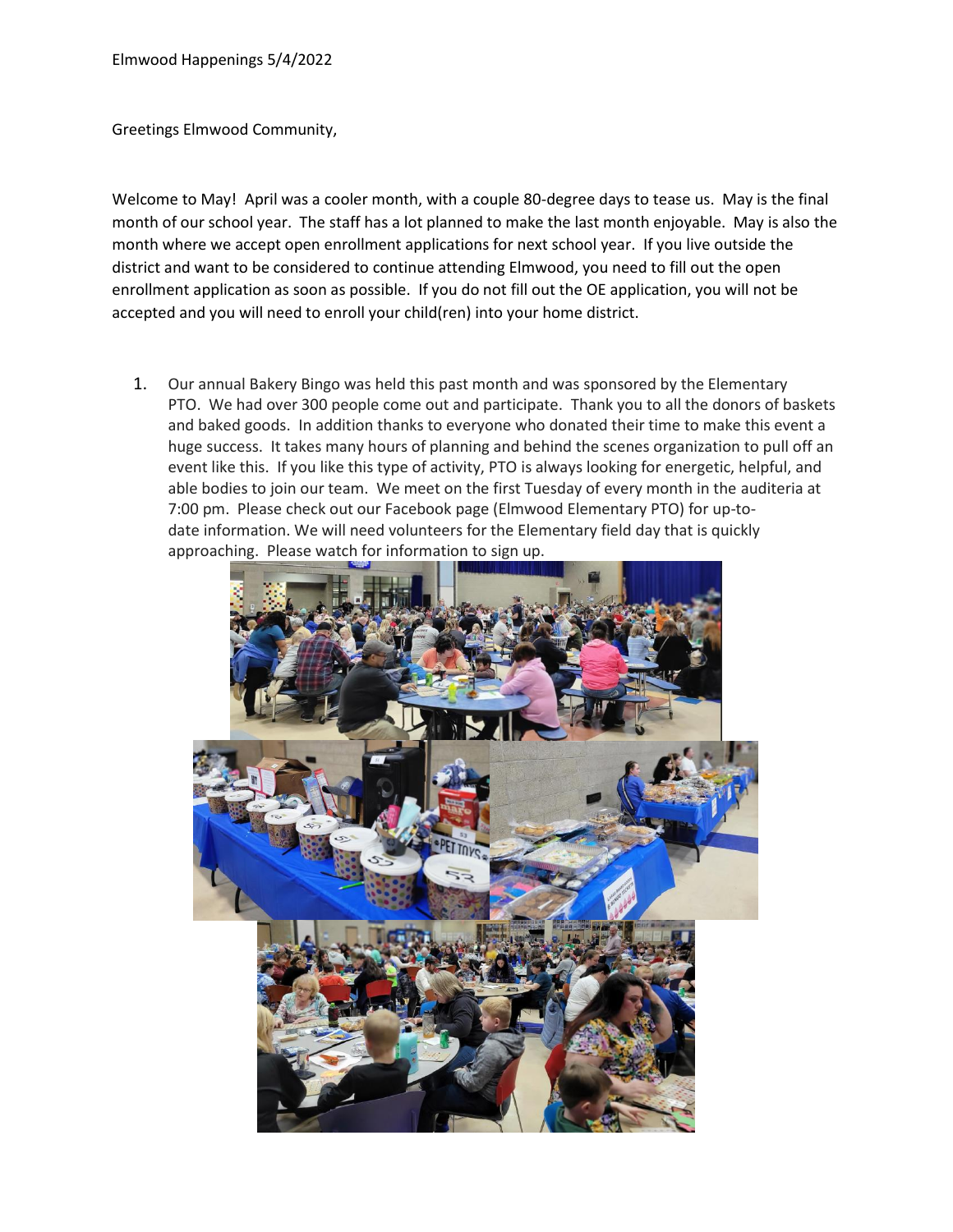2. The elementary is hosting an author visit on May  $9<sup>th</sup>$ . We are excited to have Author Jeff Orlowski join us for the day. If you are interested in any of his books, they will need to be prepurchased using the website in the flyer.



3. The Elmwood Marching Royal Pride Band performed the National Anthem at the Toledo Mud Hens on Sunday April 10. They did a fantastic job representing our school with pride and had a great time at the ballgame!

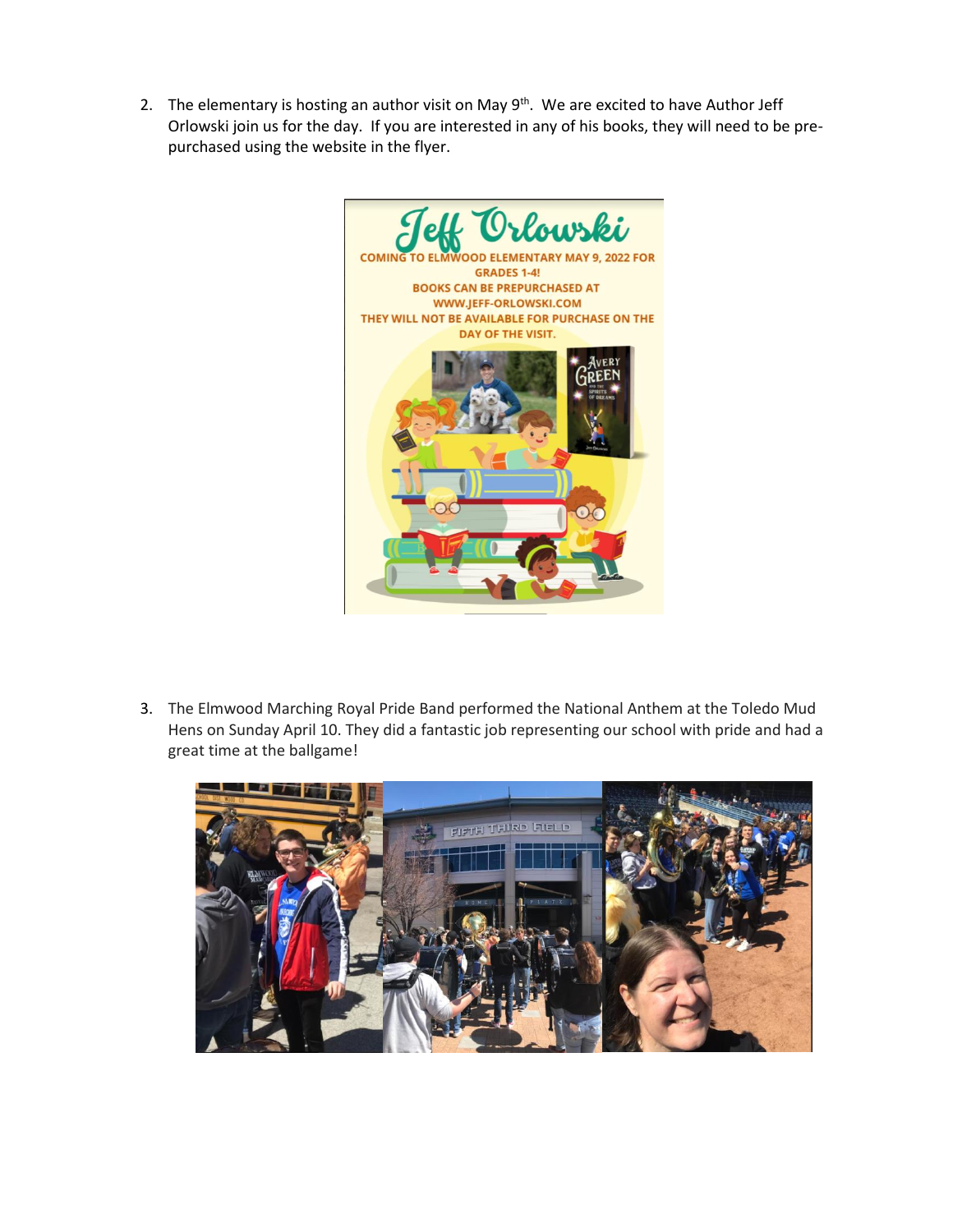

4. Last month, three college international students from Japan gave a presentation to Elmwood 7th graders on cultural topics about their country. Many topics were covered over the course of their presentation and some students gave input to share. According to Kaydence Dean, "One thing that I learned is that the main foods they eat include rice, noodles, and fish. They also eat sushi, but not often because it is expensive." Commenting on proper etiquette when entering a Shinto shrine, Elisabeth Madden explained, "[At a shrine,] you have to thoroughly cleanse yourself by washing your right hand, then your left, and then rinse your mouth out with the water before entering to pray." Bailey Dennis shared cultural differences that she learned about a typical Japanese middle school day, saying, "Kids serve lunch in their classrooms. Then, they clean their classrooms every day after school." Needless to say, there were lots of takeaways on Japanese culture from the presentation. This visit was made possible by Dr. [Hiroaki Kawamura](mailto:kawamura@findlay.edu) from The University of Findlay's Department of Language and Culture.